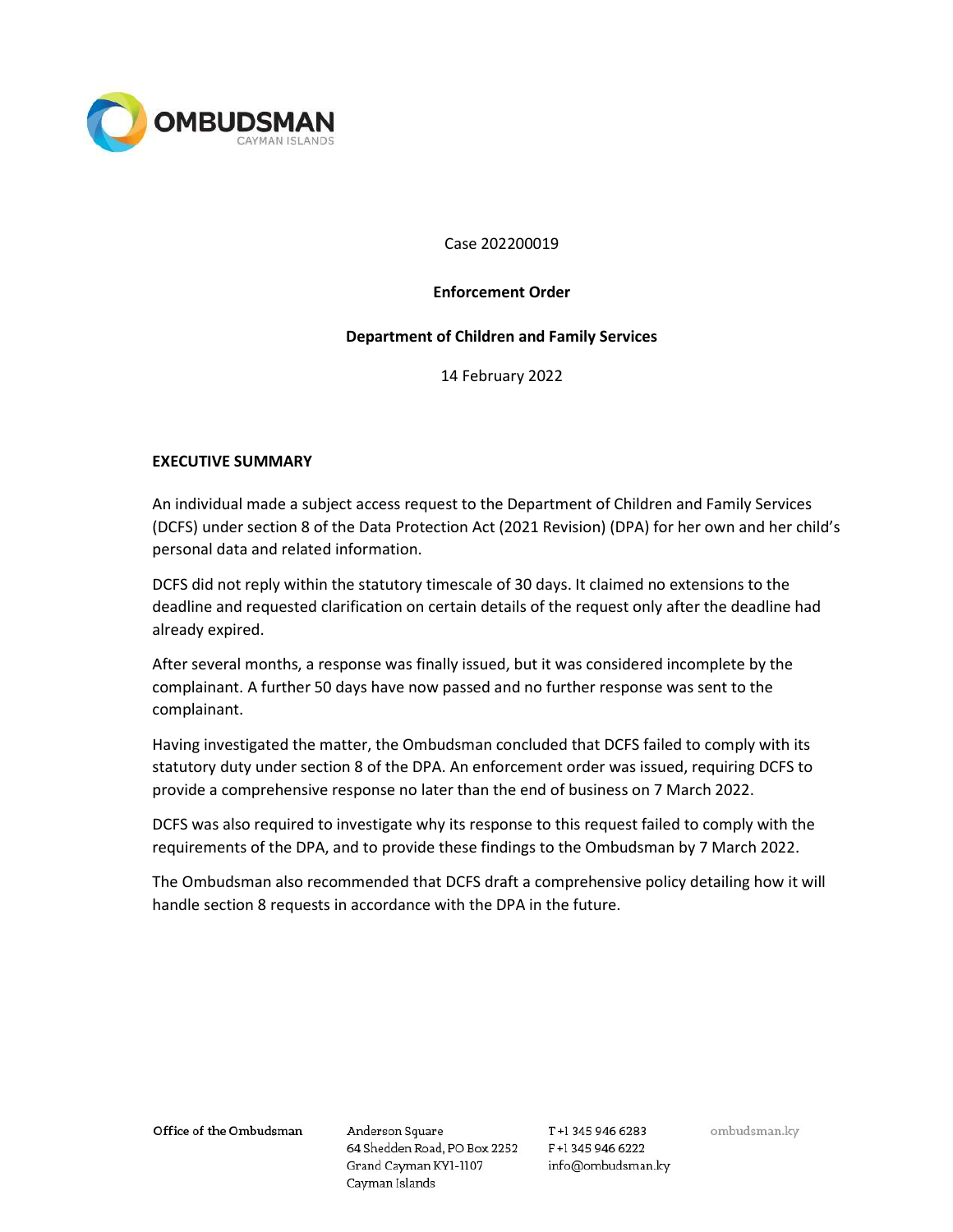

# A. BACKGROUND

- [1] On 1 August 2021, the complainant made a request to the Department of Child and Family Services (DCFS) under section 8 of the Data Protection Act (2021 Revision) (DPA) on behalf of herself and her child, a minor. The request was for personal data held by DCFS about the two of them in relation to specific legal proceedings.
- [2] On 31 August, the complainant followed up for an update on the request, as she had not received an acknowledgement or a response. DCFS responded the same day to say that it would address this matter urgently and respond within the week.
- [3] The complainant again chased a response on 13 September as she had still not received a response to her request. DCFS again replied on the same day to say that it was working on the request urgently and would be reaching out to her later that day to clarify some particulars in relation to the request.
- [4] On 14 September, DCFS asked the complainant to provide specific dates regarding the data she was seeking. The complainant responded the next day with the required clarification. She sent a further reminder email on 21 September, as she had heard nothing more from DCFS to that point.
- [5] On 19 October, the complainant reached out to the Office of the Ombudsman to inform us that she had not received a response to her request submitted on 1 August. In an effort to expedite a response, we contacted DCFS on the same day, asking that it respond to her as soon as possible. DCFS replied to us later that day, explaining that it was in the process of collating the requested information.
- [6] The complainant contacted us on 6 December for an update on this matter. As we had not received a formal complaint from her about this matter, we had not yet opened a case. We asked if she had heard anything from DCFS since 19 October, and she confirmed that she had not.
- [7] We sent a further reminder email to DCFS on 6 December, asking it to respond to the complainant as a matter of urgency. DCFS responded the next day to say that it would look into it and get back to us. No further response was received. On 14 December we wrote to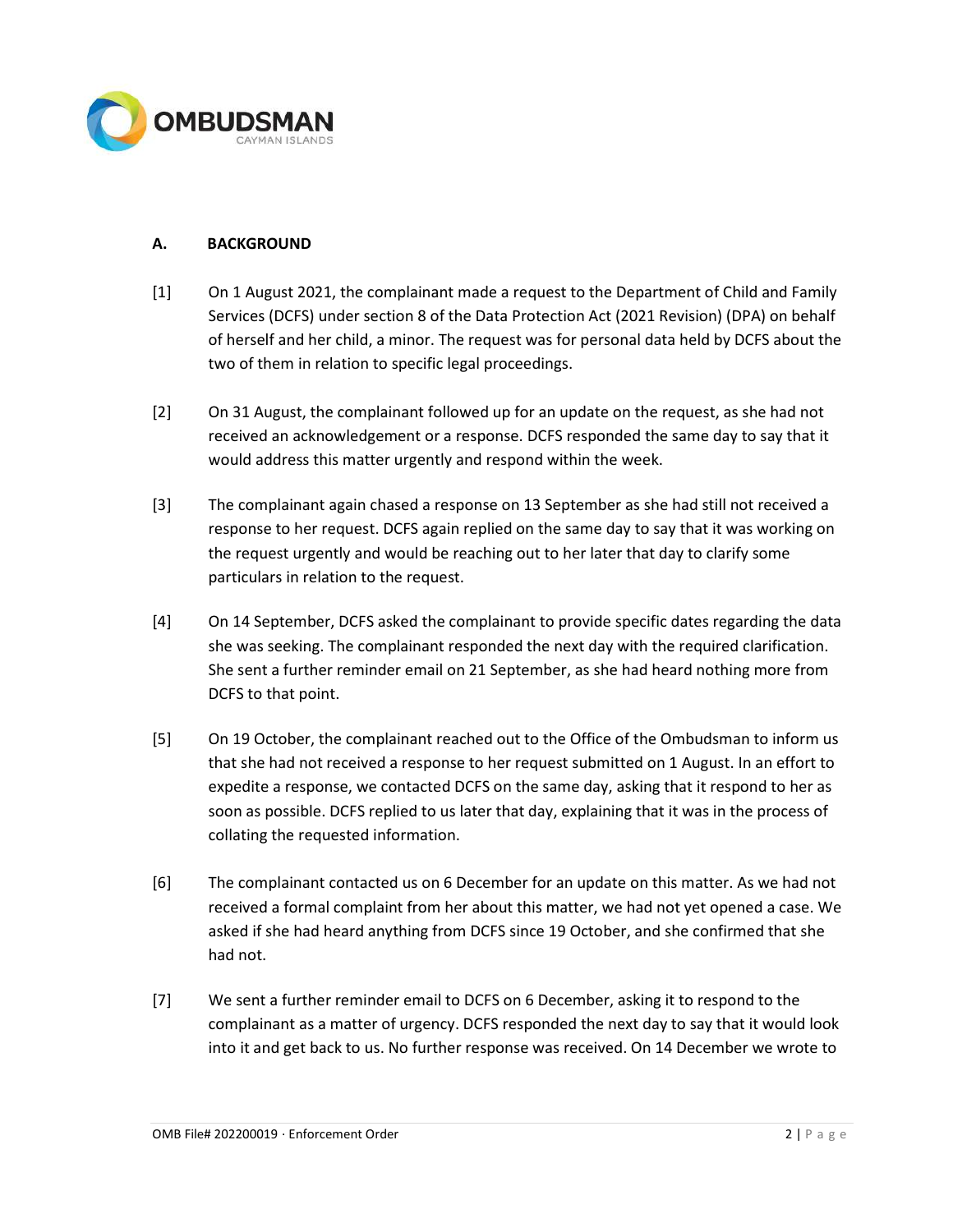

advise that we were considering issuing an enforcement notice, and that DCFS should provide an update to demonstrate that a response to the complainant was imminent.

- [8] On 20 December, a response was sent to the complainant with attached records and an apology for the delay. No explanation was offered as to why it had taken until then to respond. The complainant responded on 21 December to state that the records provided were incomplete, and that DCFS had only provided her with reports that had already been filed in court, and which she already had in her possession. She detailed the records she would have expected to have received. DCFS acknowledged this email on 22 December, promising to revert with an update after the Christmas break.
- [9] At this point, we opened a case file on this matter, as DCFS had submitted its response and the complainant had expressed her dissatisfaction with the information provided. We took no further action, awaiting the further response from DCFS. The complainant has confirmed that, at the time of writing no further response was received from DCFS.

## B. CONSIDERATION OF ISSUES

[10] Section 8 of the DPA details the fundamental rights of access to a data subject's own personal data. Section 8(1) states that:

> A person is entitled to be informed by a data controller whether the personal data of which the person is the data subject are being processed by or on behalf of that data controller, and, if that is the case, to be given by that data controller a description of —

(a) the data subject's personal data;

(b) the purposes for which they are being or are to be processed by or on behalf of that data controller;

(c) the recipients or classes of recipients to whom the data are or may be disclosed by or on behalf of that data controller;

(d) any countries or territories outside the Islands to which the data controller, whether directly or indirectly, transfers, intends to transfer or wishes to transfer the data;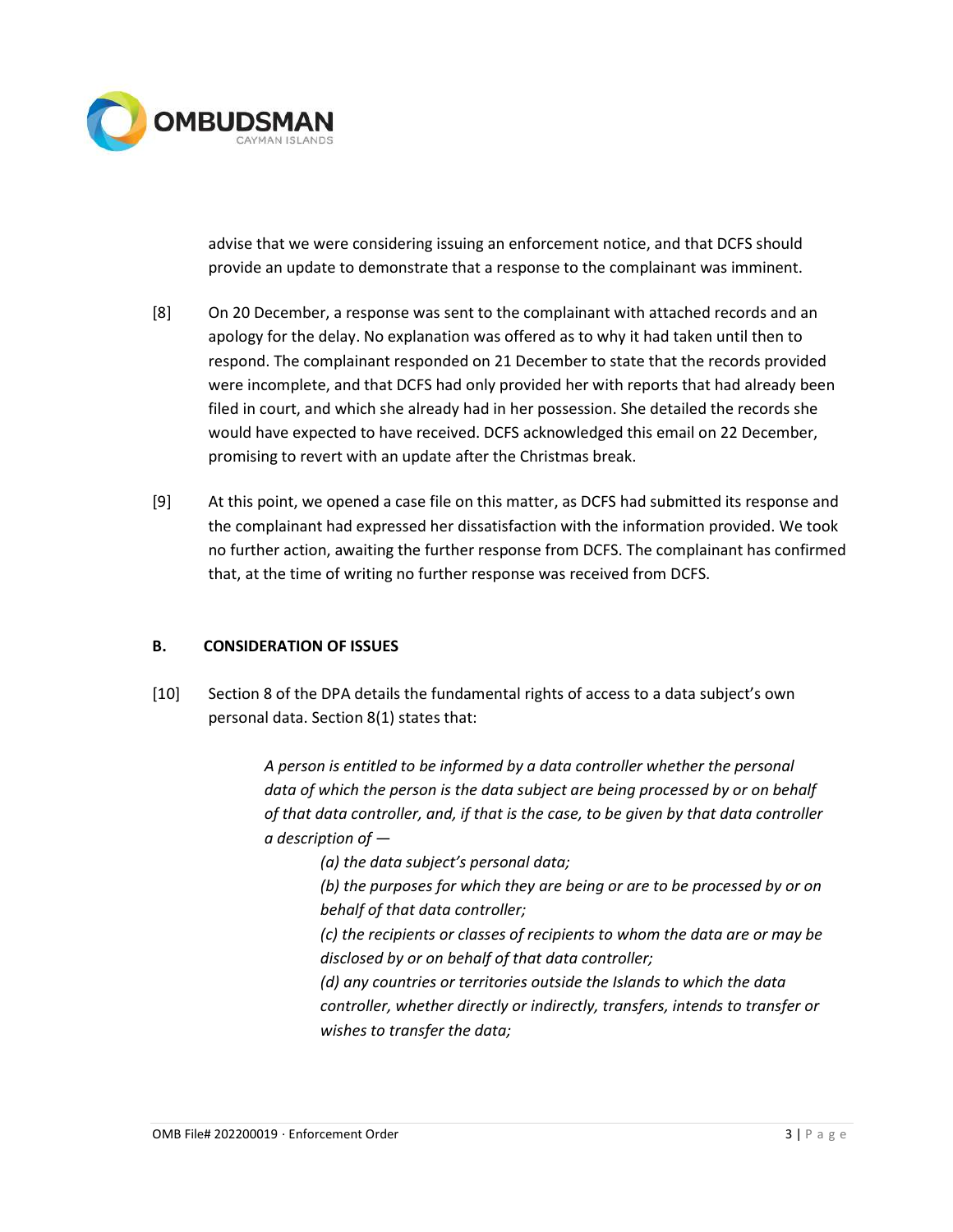

(e) general measures to be taken for the purpose of complying with the seventh data protection principle; and (f) such other information as the Ombudsman may require the data controller to provide.

[11] In addition to this, section 8(2) states that

A data subject is entitled to communication in an intelligible form, by the relevant data controller, of —

(a) the data subject's personal data; and (b) any information available to the relevant data controller as to the source of those personal data.

[12] Sections 8(5) and 8(6) cover the matter of timescales for response to requests made under section 8:

> (5) If a data controller reasonably requires further information in order to be satisfied as to the identity of the data subject making the request or to locate the information that the data subject seeks, and has informed the data subject in writing of the requirement, the data controller is not obliged to comply with the request unless supplied with that information, during which period the time specified in subsection (6) shall automatically stand suspended.

> (6) A data controller shall comply with a request under this section within thirty days (or such other period as may be prescribed by regulations) of the date on which the data controller receives both the request and fee referred to in subsection (4), but where the data controller has requested further information under subsection (5), the period shall not resume until the information has been supplied.

[13] Regulation 4 of the Data Protection Regulations, 2018 allows for the extension of the time to respond to a subject access request under section 8 in certain circumstances: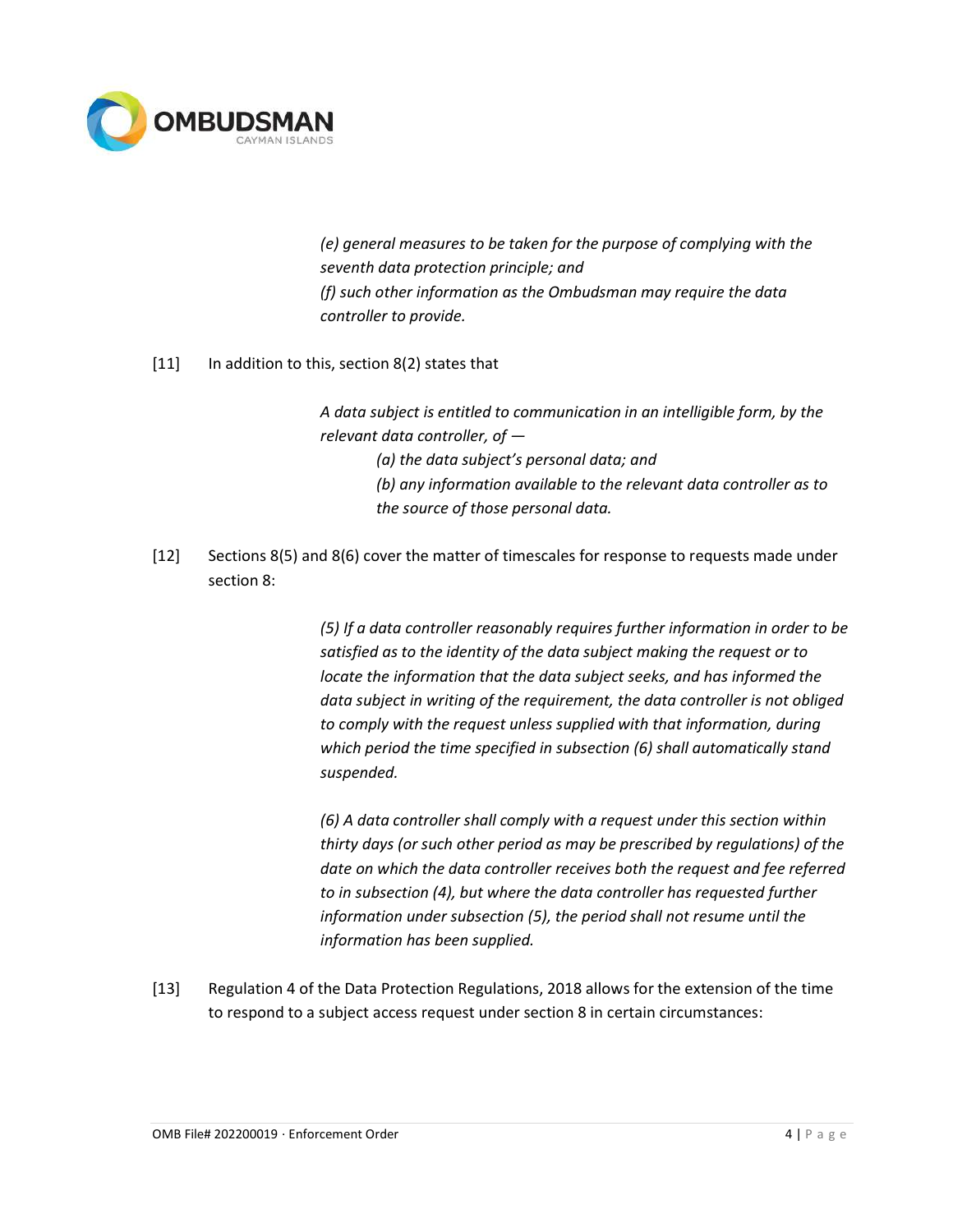

(1) A data controller may extend the time for responding to a subject access request under section 8 by up to thirty days where one or more of the following conditions apply —

> (a) a large amount of data is requested or is required to be searched and meeting the timelines would unreasonably interfere with the operations of the data controller;

> (b) more time is required to consult with a third party or other data controller before the data controller is able to decide whether or not to give the data subject access to the requested data; or (c) the data subject has given consent to the extension.

(2) With the permission of the Ombudsman, the data controller may extend the time for responding to a subject access request under section  $8 -$ (a) for a period longer than thirty days, where one or more of the circumstances described in paragraphs (1)(a) to (c) apply; and (b) where the Ombudsman otherwise considers that it is appropriate to do so.

(3) Where the time for responding to a request is extended under this regulation, the data controller shall inform the data subject of the reason for the extension and when a final response will be given.

- [14] As the initial request was received on 1 August 2021, DCFS should have responded by 31 August. It failed to do so, and finally responded with a request for clarification on 14 September. This was 14 days after the statutory deadline for response, and pursuant to section 8(5), a request for clarification only suspends the time for response, it does not reset it.
- [15] No indication was given by DCFS that a fee was required to comply with this request, and nor has any extension been claimed under regulation 4.
- [16] The response provided on 20 December was sent 141 days after the original request was received, 111 days after the statutory deadline. The completeness of that response was queried by the complainant who has now waited a further 56 days with no further response from DCFS.